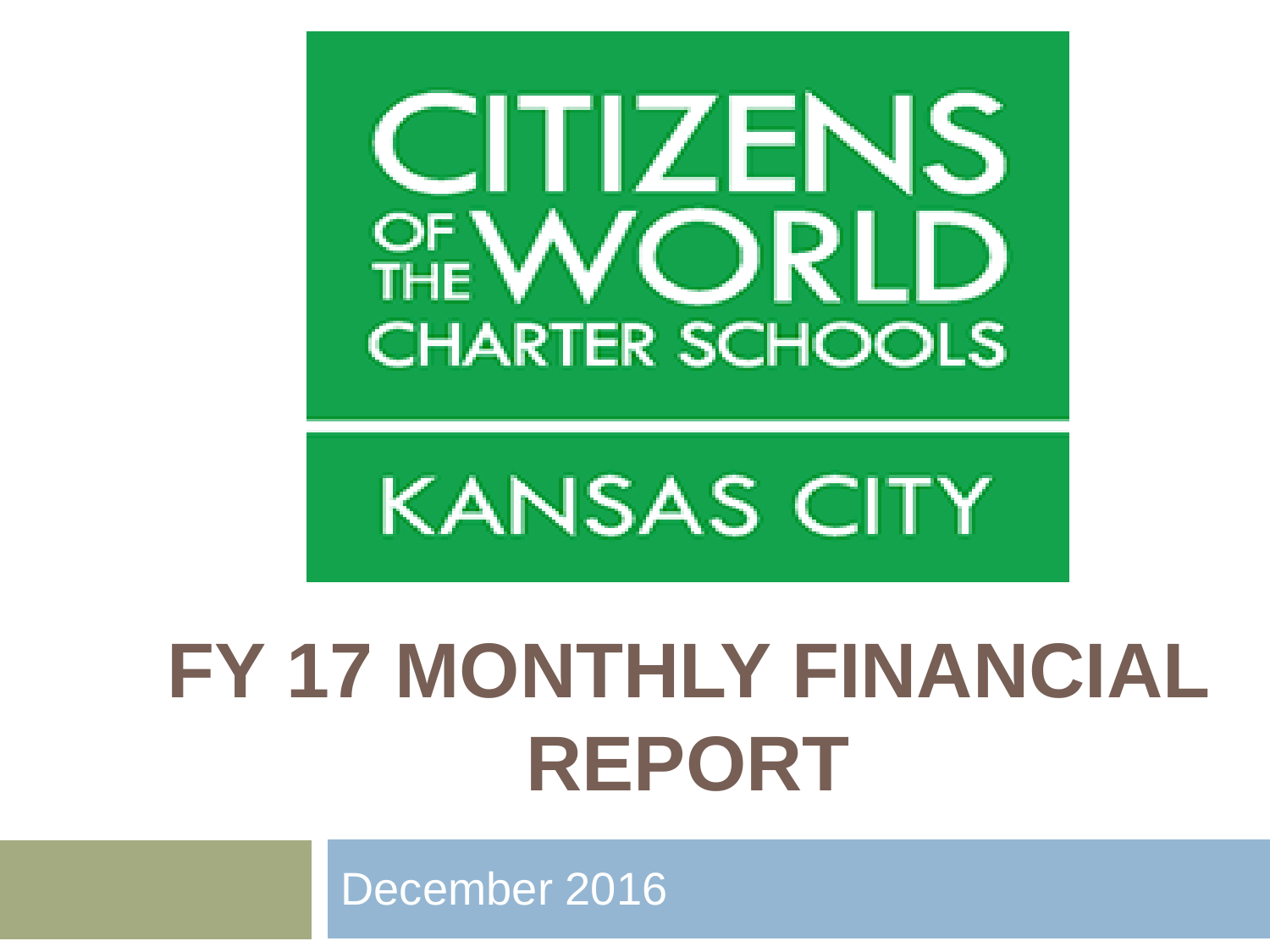

- November Snapshot Budget Update
- □ Check Register

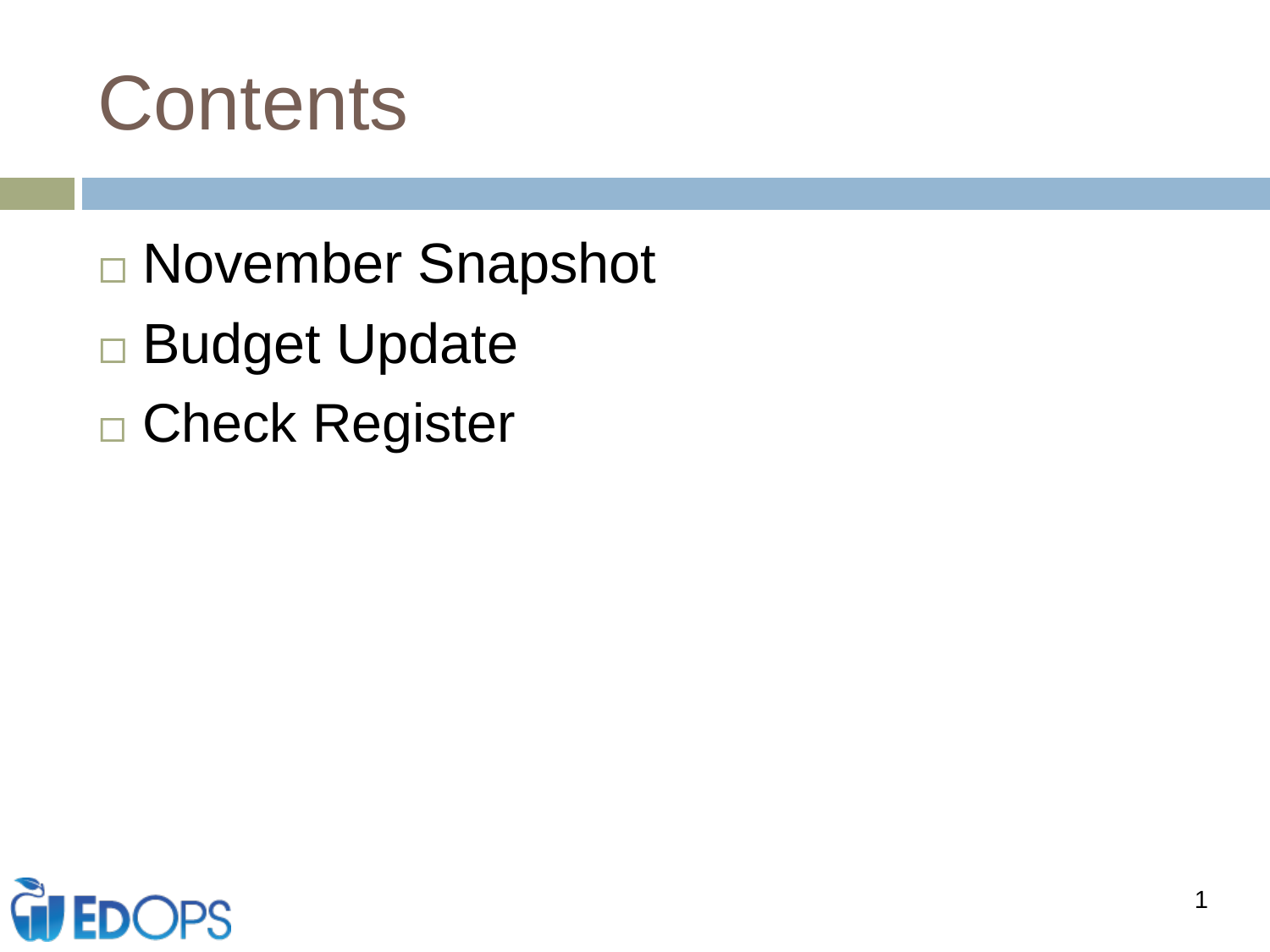## November Snapshot